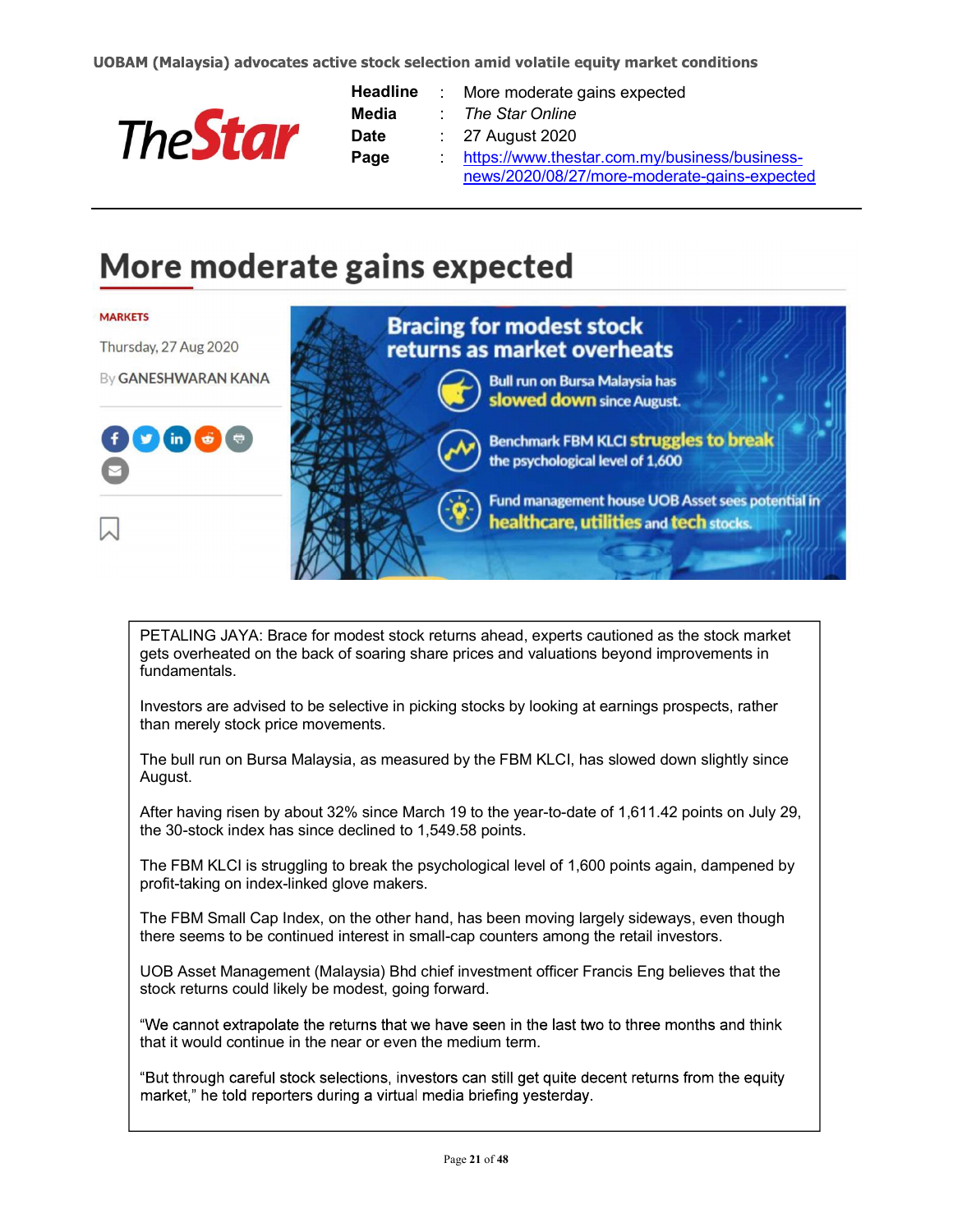Following the briefing, the asset management house launched its "One Minute Insight", a weekly online video programme to help investors keep abreast of latest market movements.

UOB Asset Management advocates investors to undertake an active stock selection strategy to build a portfolio that has a higher probability of outperforming the equity benchmark index.

An active stock selection strategy identifies investment opportunities in individual stocks based on their fundamental strengths.

Looking forward, chief executive officer Lim Suet Ling (pic below) said an active stock selection strategy will be key in identifying quality stocks to make up a portfolio that can help local investors ride through the current market volatility.

"We see potential in stocks not only from healthcare, but also the technology sector for their earnings momentum, as well as the utilities sector for its defensiveness and dividend yield.

"Despite the FBM KLCI's current lacklustre performance, we remain positive on Malaysia's long-term investment potential.

"While financial markets globally are still coping with the fallout from the impact of the pandemic, governments and central banks, including Malaysia, are rolling out unprecedented fiscal and monetary policies to support their economies," she said.

Over the next six to 12 months, Eng pointed out that banking stocks may start to look interesting again, especially if there are any more positive developments related to the Covid-19 vaccine.

CGS-CIMB Research said in a note yesterday that it expects the Malaysian stock market to remain volatile in the second half of 2020.

It has also maintained its FBM KLCI target of 1,550 points for end-2020.

Despite the market volatility, the research house believes that the retail trading activities on Bursa Malaysia can be sustained, thanks to the increasing direct participation by Millennials in the equity market and rising adoption of online trading.

"We gather that Bursa Malaysia saw a 125% year-on-year increase in new Central Depository System (CDS) account openings in the first seven months of 2020 to 218,016. Of the total, 78% were opened by investors aged 45 years and below, or Millennials.

"Millennials currently make up 36% of total CDS account holders. There has also been a sharp increase in online trading by retail investors, to 80% in July from 50% to 60% in 2019, " it said.

The retail investor-fuelled liquidity over the past few months has been touted as the major factor that induced the bull run, which began in mid-March.

Local retail investor participation on a daily basis had risen to as high as 36% in July 2020, overtaking the local institutional daily share of the value traded of 30.48%.

In addition, the net purchase by retail investors expanded to RM10.1bil for the year up to Aug 24, up by more than sixfold. In comparison, the value stood at RM1.6bil during the same period last year.

CGS-CIMB Research added further that the dominance of retail investors in the Malaysia equity market has somewhat changed the landscape of Malaysia's equity market, favouring thematic and smaller cap stocks, as well as call warrants.

"However, the strong trading interest has led to both enthusiasm as well as concerns on the future direction and sustainability of the rally in the market," it said.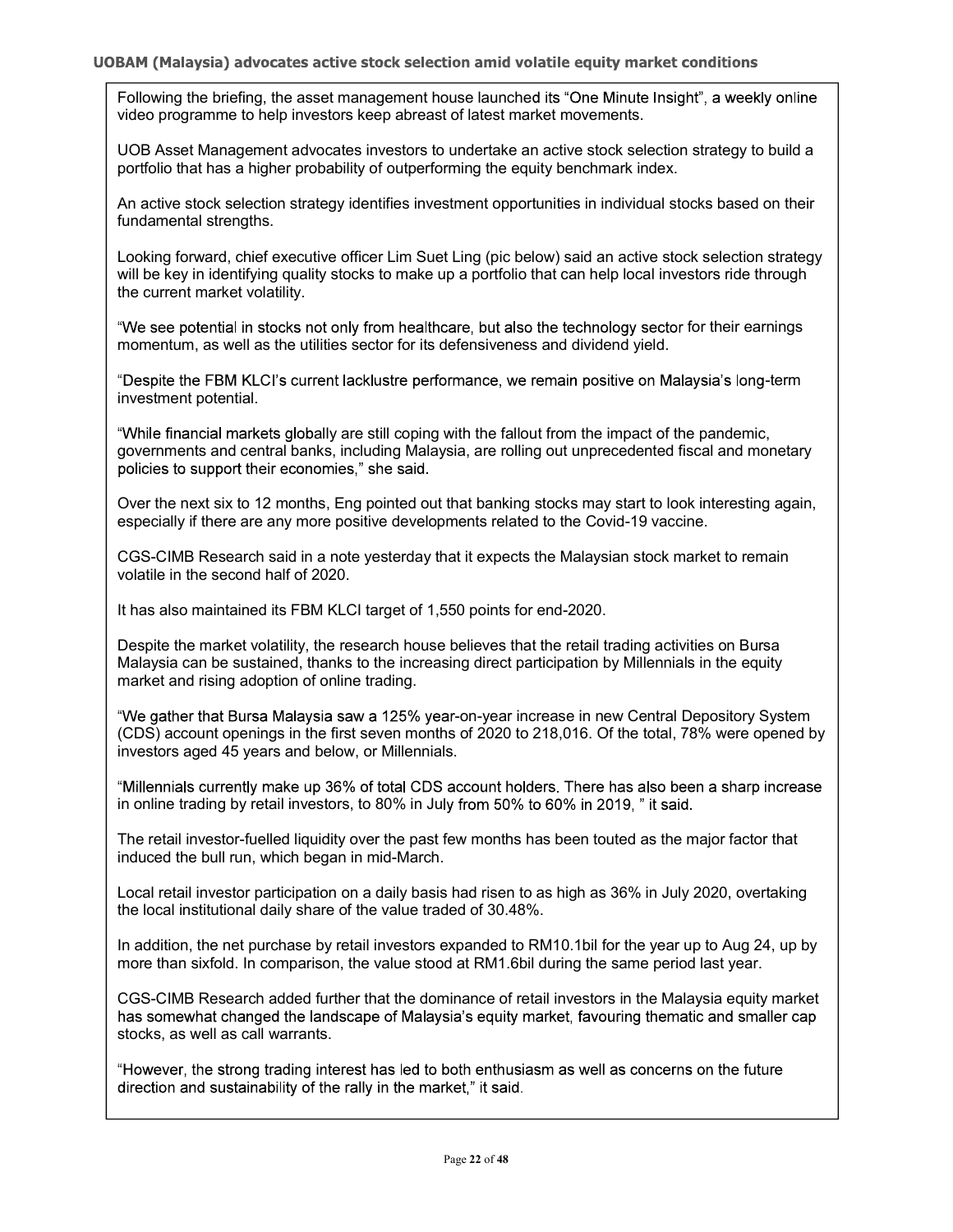

**MARKETS** 

| Headline    |                             | Asset manager sees upside for healthcare, techs and |
|-------------|-----------------------------|-----------------------------------------------------|
|             |                             | utilities                                           |
| Media       |                             | www.thestar.com.my                                  |
| <b>Date</b> | $\mathcal{L}_{\mathcal{A}}$ | 26 August 2020                                      |
| Page        |                             | https://www.thestar.com.my/business/business-       |
|             |                             | news/2020/08/26/asset-manager-sees-upside-for-      |
|             |                             | healthcare-techs-and-utilities                      |
|             |                             |                                                     |

## Asset manager sees upside for healthcare, techs and utilities



Its CEO Lim Suet Ling said in the last few months, strong-performing stocks in the healthcare sector helped to moderate the drop in the FBM KLCI.

KUALA LUMPUR: UOB Asset Management (Malaysia) Bhd advises investors to accumulate healthcare, technology sectors for their earnings momentum, and the utilities sector for their defensiveness and dividend yield.

Its CEO Lim Suet Ling said in the last few months, strong-performing stocks in the healthcare sector helped to moderate the drop in the FBM KLCI.

"Looking forward, an active stock selection strategy will be key in identifying quality stocks to make up a portfolio that can help local investors ride through the market volatility," she said in a statement on Wednesday.

In the first half of 2020, the Covid-19 pandemic has triggered a global recession and led to the FBM KLCI falling by 5.5%.

The impact of the pandemic also resulted in a significant divergence in the performance of Malaysian stocks. Stocks from financial and tourism-related sectors dipped, while those from the healthcare sectors rallied.